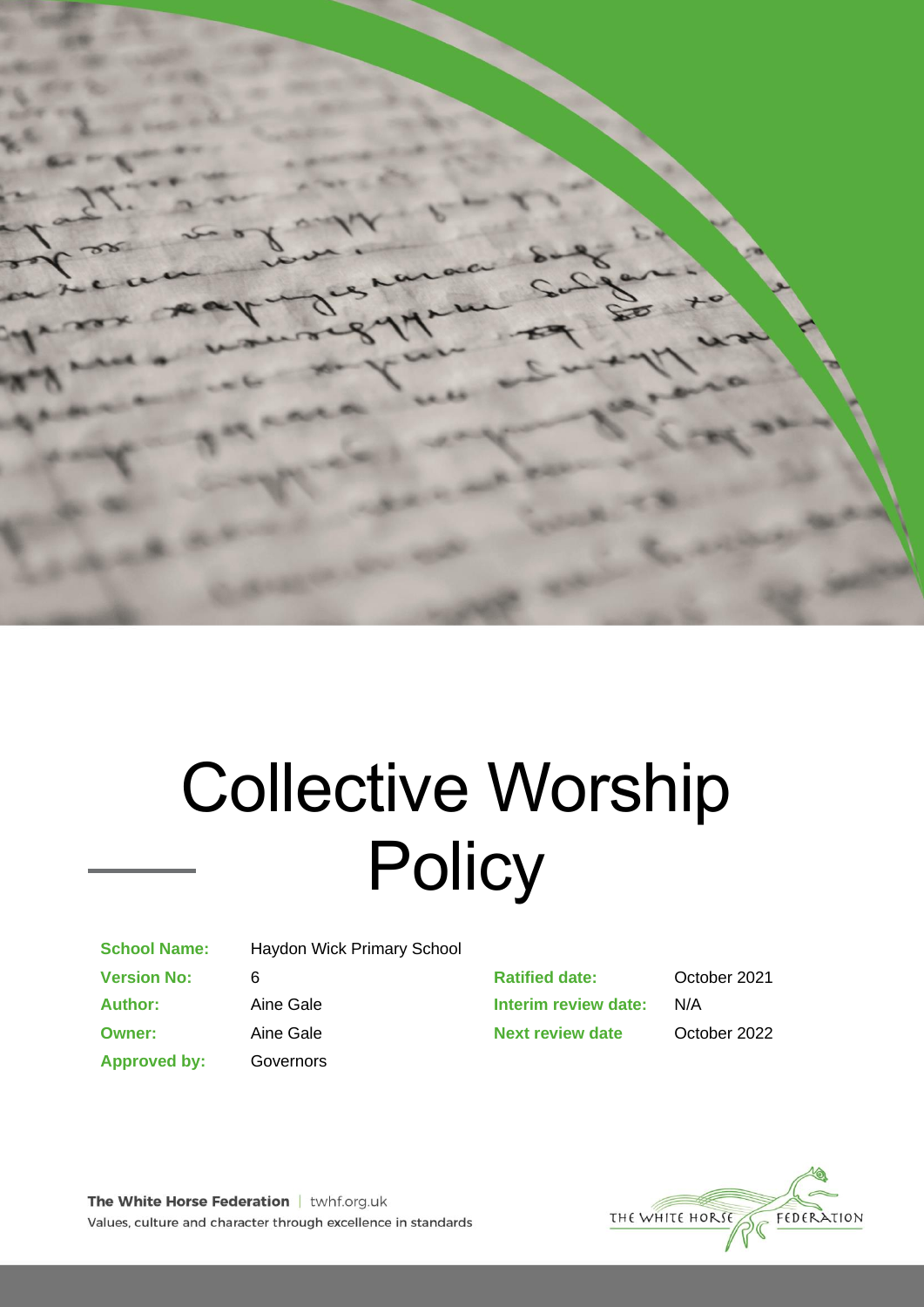All maintained schools are legally required to provide daily collective worship for registered pupils (apart from those who have been withdrawn by their parents)

#### **Legal Status of Collective Worship**

The Principal, Aine Gale is responsible (under the School Standards and Framework Act 1998 section 70) for arranging the daily collective worship after consulting with the governing body. Daily collective worship must be wholly or mainly of a broadly Christian character (The School Standards and Framework Act 1998 defines 'broadly Christian' to mean that it should 'not be distinctive of any particular Christian denomination'). The precise nature will depend on the family background, ages and abilities of the pupils. However, if it is inappropriate for some or all of the pupils to take part in Christian collective worship, the Principal may apply to the local Standing Advisory Council on Religious Education (SACRE) for a determination to have this requirement lifted. This has been deemed not to be the case at Haydon Wick Primary.

By broadly Christian at Haydon Wick, we mean that we will:

- create an atmosphere in which every child feels secure in their own beliefs and has respect for the beliefs of others, whilst acknowledging the broadly Christian traditions of the country

- provide opportunities to acknowledge and celebrate festivals of major world religions - ensure that collective worship topics are presented in relation to one or more religions (or from a moral or spiritual aspect), exploring key concepts common to Christianity and other religions, e.g. love, trust, forgiveness, mercy, humility, courage and integrity, respect for life, value of an individual, justice, co-operation and service, honesty and truthfulness. The 1988 Education Reform Act requires that 'all pupils in attendance at a maintained school shall on each day take part in an act of Collective Worship'. We seek to do our best to keep the spirit of this legislation seeking to provide as many high quality acts of worship as is practically possible.

To provide pupils with variety in their experience of worship, acts of worship may take the form of a whole school act of worship for all pupils or separate acts of worship for students in different age groups or school groups. Collective Worship may be held at any time during the school day.

#### **Withdrawal**

In accordance with the School Standards and Framework Act 1998 section 71, parents have the right to withdraw their children from acts of collective worship on religious grounds. Parents should make their wishes known to the Principal who will ensure that any pupils who are withdrawn are appropriately supervised while the act of collective worship takes place. Alternative stimulus for reflection should be provided by the parent/guardian. Pupils can be withdrawn wholly or partly from acts of collective worship only by parents.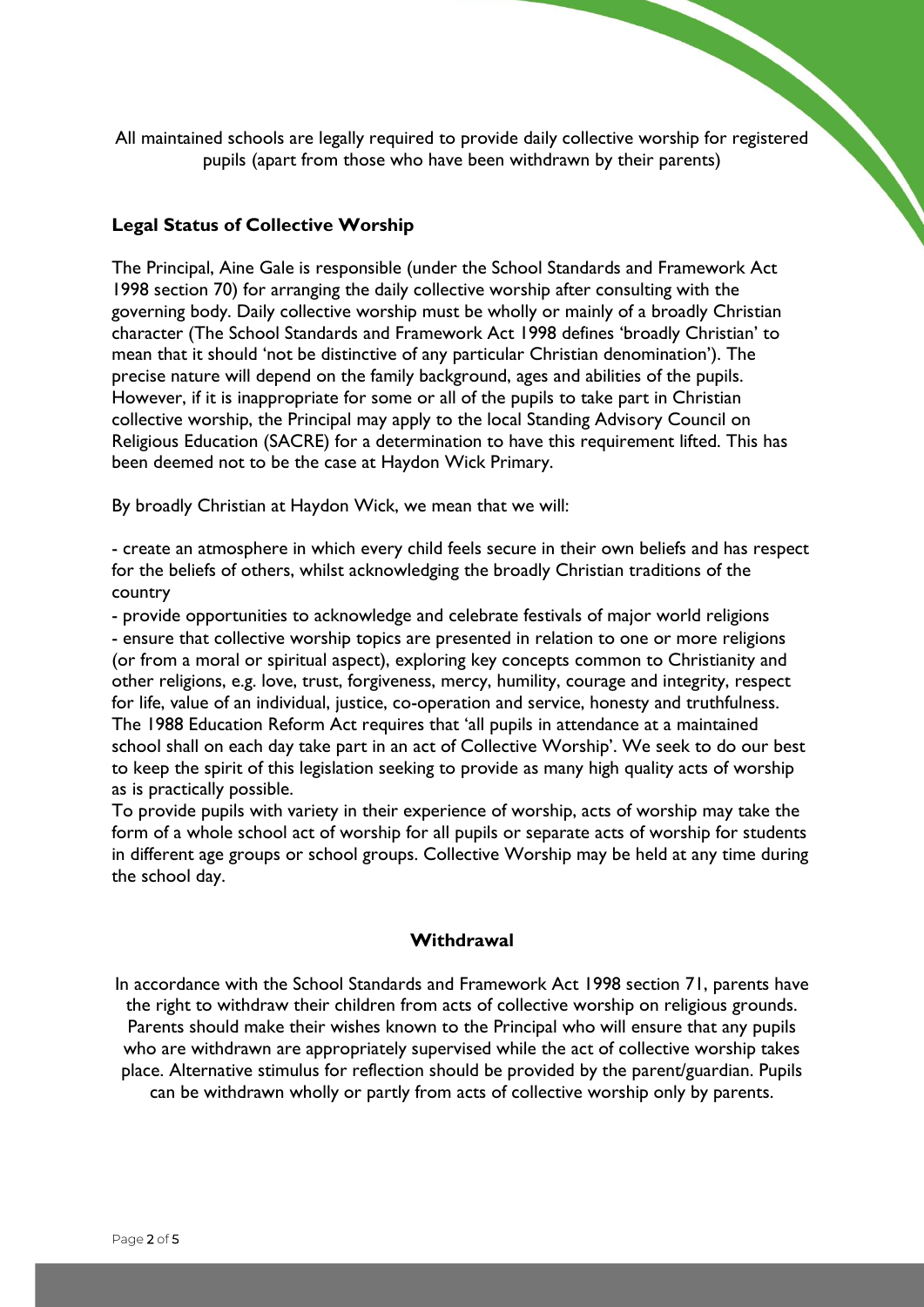## **Definition of Collective Worship**

Collective Worship is a time when the whole school, or groups within the school meet together in order to consider and reflect on common concerns, issues and interests. It offers all pupils an opportunity to worship through engaging in relevant, meaningful experiences and provides opportunities for the pupils' spiritual, moral, social and cultural development.

# **Aims of Collective Worship**

Collective worship can both reinforce and contribute to the ethos of the school, in addition to offering a unique occasion in the school day to pause and explore life beyond the prescribed curriculum. It encourages members of the whole school community, teachers and learners together, to challenge assumptions and reflect upon issues, which transcend normal day-to-day experiences. It aims to broaden understanding of and contribute to our search for meaning in life. It can make a significant contribution to the ethos of the school by reinforcing and reflecting the beliefs and values, which bind the school community together. It can inspire, uplift, celebrate and give a sense of purpose and direction. By enabling pupils to acknowledge the value of diversity in terms of race, gender, culture and differing abilities, it fosters inclusion, breeds tolerance and nurtures respect It allows those with religious commitment to enter into worship, those who have no such commitment are offered an opportunity to sense what worship can mean and reflect personally

1. To provide the opportunity for pupils to reflect on values that is of a broadly Christian nature and on their own beliefs

1. To reflect and strengthen the caring ethos of the school.

2. To provide a special time in the school day for children to develop a reflective approach to life.

3. To encompass all aspects of school life and all areas of the curriculum so that every pupil and every member of staff may feel involved.

4. To develop their respect for others feelings and beliefs.

5. To develop the feeling of belonging to a community and a shared understanding.

6. To develop thinking about moral and spiritual issues and questions regarding equality, social justice, human rights and conflict.

7. To celebrate and give thanks for the achievements within the school, local and international community and occasions of significance, including festivals.

Haydon Wick Primary School is a school where collective worship is an important part of the school day as it gives us the opportunity to come together as a community. It is attended by pupils, staff and any visitors in school are very welcome to join in. Children and staff at Haydon Wick come from a wide range of religious backgrounds and whilst our policy is in line with the legal requirement, we draw on beliefs and traditions from a variety of faiths many of which share characteristics with Christianity. The faith background of both staff and the child's family is respected at all times.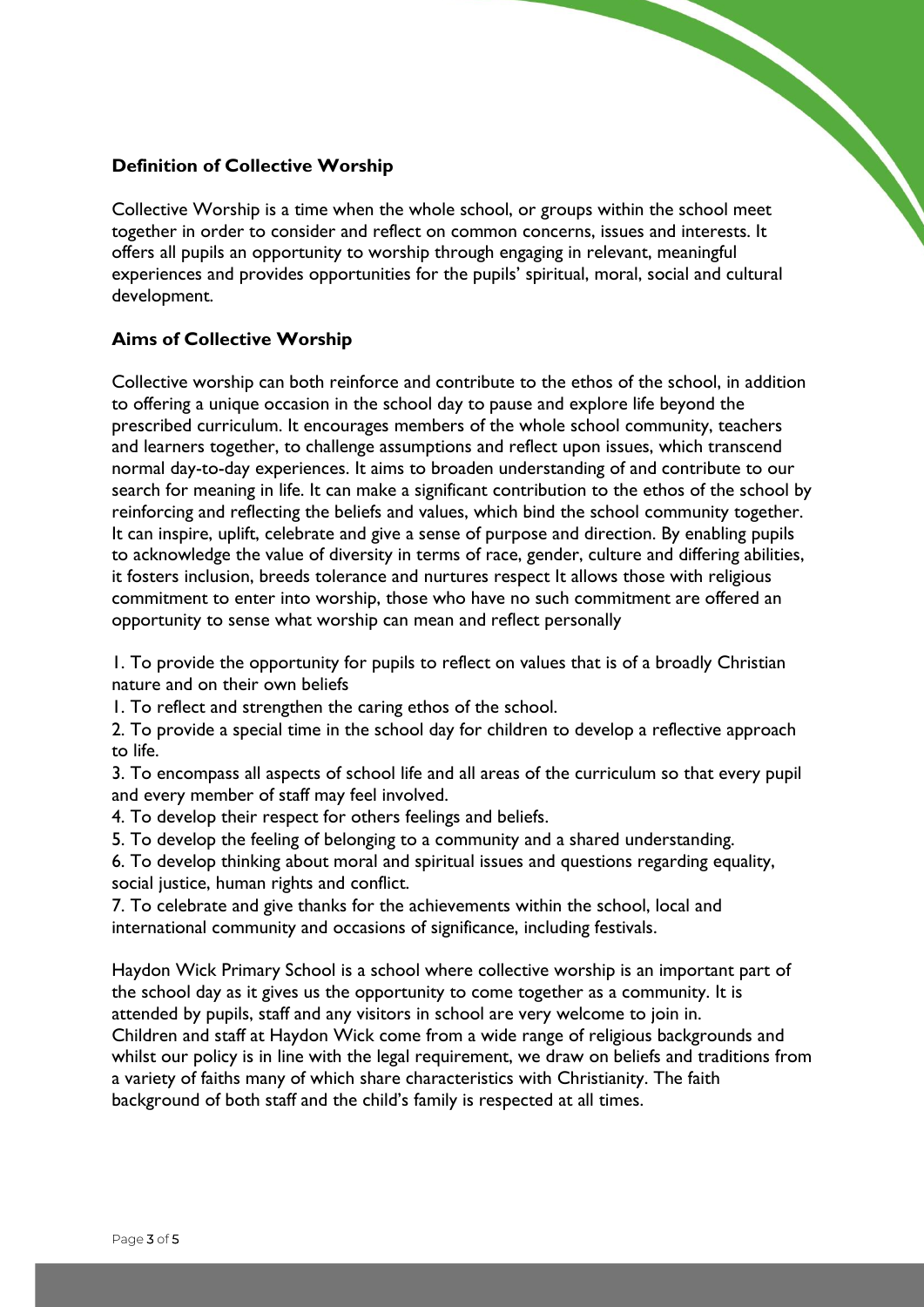# **The Contribution of Collective Worship to aspects of the Curriculum**

Collective Worship time is distinct from curriculum time. However, in Haydon Wick Primary School, Collective Worship will at times feature aspects of the curriculum, which will enhance the experiences of pupils by reflecting on the work done in classes. At times, Collective Worship will enrich classwork through its consideration of subject matter from different perspectives.

The provision of opportunities for pupils' spiritual, moral, social and cultural development is in line with school policy, which informs our practice. To ensure Collective Worship provides opportunities for spiritual, moral, social and cultural development it should address a wide variety of themes and topics, use diverse stimuli and resources and provide pupils with the opportunity to 'respond' on their own level.

Acts of Collective Worship at Haydon Wick Primary School take into account the student's ages, aptitudes and family backgrounds.

The school recognises that there is a difference between Acts of Collective Worship and the assembly of students. On some occasions, assembly may proceed or follow an Act of Collective Worship. When this happens, the transition from assembly to worship will be marked in some suitable way e.g. the lighting of a candle or reflecting on an image on the OHP, moment of silences etc.

### **Planning Acts of Collective Worship**

The content of all acts of Collective Worship will be considered carefully, to ensure relevance and suitability for the ages, aptitudes and backgrounds of all pupils. As a values based school, we use our monthly value to structure some of our weekly assemblies to teach the value explicitly.

Fundamental British Values of democracy, justice, rule of law and respect are incorporated into assemblies.

# **Assemblies**

Assembly will:

- be inclusive of the beliefs of every child and adult.
- include a variety of elements at different times but maintain a standard format
- involve the pupils
- include a song, story or other reflection

The Principal and Governors are responsible for ensuring that this policy is implemented.

#### **Organisation**

Assemblies are led by a senior member of staff or on occasion another member of staff. Once a year each class led by their teacher deliver an assembly, which is related to their class topic. Visitors may take an assembly from time to time or contribute to a special assembly e.g. Harvest, Christingle.

As part of the assembly, there may be stories, drama, singing, music, readings and times for quiet reflection.